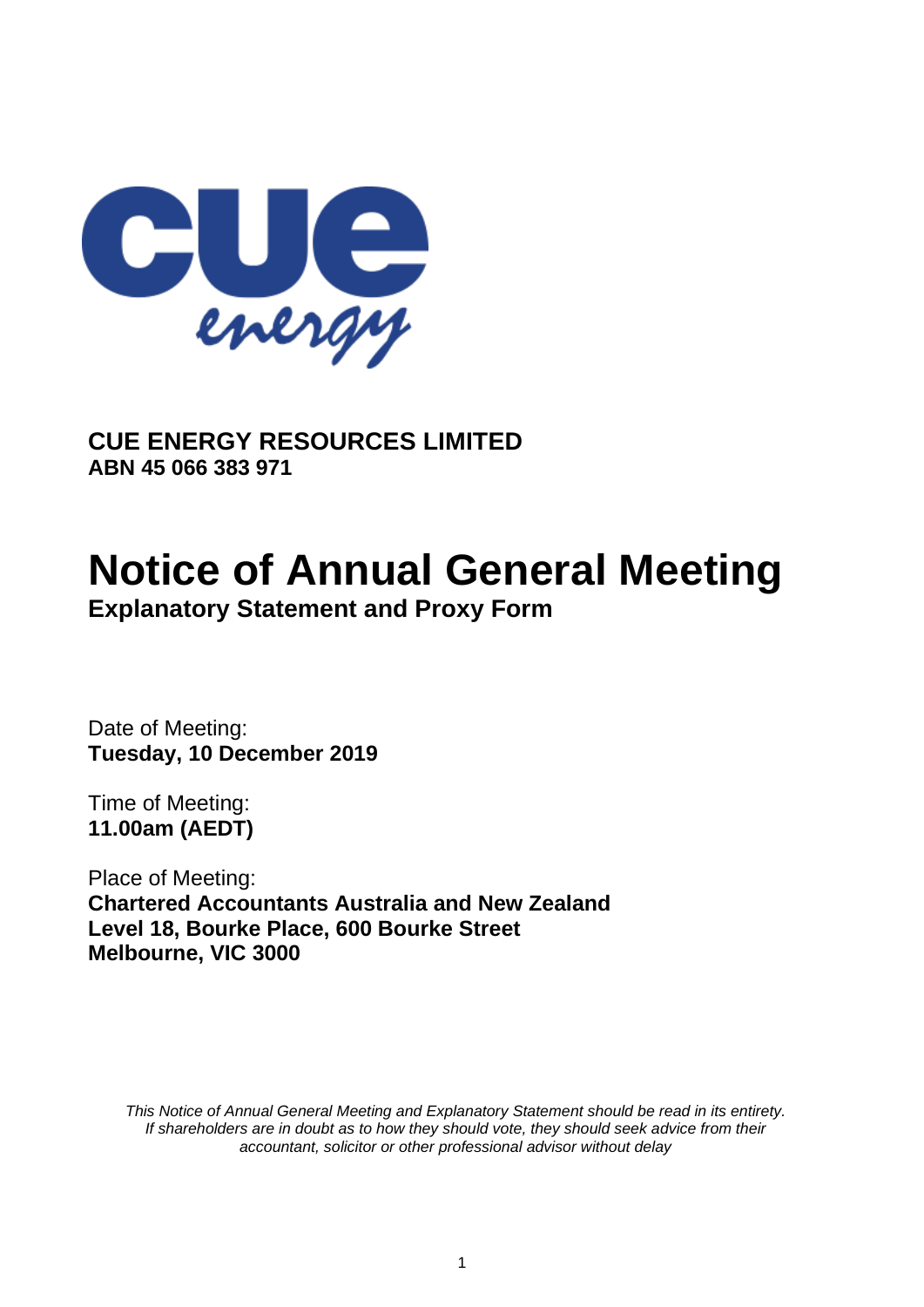### **CUE ENERGY RESOURCES LIMITED**

**ABN 45 066 383 971**

**Registered office: Level 3, 10-16 Queen Street, Melbourne, Victoria, 3000**

### **NOTICE OF ANNUAL GENERAL MEETING**

**Notice is hereby given that the Annual General Meeting of shareholders of Cue Energy Resources Limited (the "Company") will be held at the offices of Chartered Accountants Australia and New Zealand Level 18, Bourke Place, 600 Bourke Street Melbourne, VIC 3000 at 11.00am (AEDT) on Tuesday, 10 December 2019 ("Annual General Meeting" or "Meeting").**

### **AGENDA**

The Explanatory Statement and proxy form which accompany and form part of this Notice, include defined terms and describe in more detail the matters to be considered. Please consider this Notice, the Explanatory Statement and the proxy form in their entirety.

#### **ORDINARY BUSINESS**

#### **Receipt and consideration of Accounts & Reports**

To receive and consider the financial report of the Company and the related reports of the Directors (including the Remuneration Report) and auditors for the year ended 30 June 2019.

*Note: Except for as set out in Resolution 1, there is no requirement for shareholders to approve these reports. Accordingly, no resolution will be put to shareholders on this item of business.*

#### **Resolution 1: Adoption of Remuneration Report**

To consider and, if thought fit, to pass the following resolution as an ordinary resolution:

*"That for the purpose of Section 250R(2) of the Corporations Act and for all other purposes, the Remuneration Report (included in the Directors' Report) for the financial year ended 30 June 2019 be adopted."*

#### **Resolution 2: Re-election of Mr Alastair McGregor as a Director of the Company**

To consider and, if thought fit, pass the following resolution as an ordinary resolution:

*"That Mr Alastair McGregor, who retires by rotation pursuant to the Constitution of the Company and being eligible offers himself for re-election, be re-elected as Director of the Company."*

#### **Resolution 3: Re-election of Mr Andrew Jefferies as a Director of the Company**

To consider and, if thought fit, pass the following resolution as an ordinary resolution:

*"That Mr Andrew Jefferies, who retires by rotation pursuant to the Constitution of the Company and being eligible offers himself for re-election, be re-elected as Director of the Company."*

#### **Resolution 4: Approval of Employee Share Option Plan**

To consider and, if thought fit, pass the following resolution as an ordinary resolution:

*"That for the purposes of ASX Listing Rule 7.2 exception 9(b), and for all other purposes, approval is given to the Company to adopt an Employee Share Option Plan (ESOP) (copies of the Plan Rules are available for inspection at the Company's registered office) and for the issue of options under the ESOP in accordance with the terms and conditions set out in the Explanatory Statement. "*

#### **Resolution 5: Appointment of Auditor**

To consider and, if thought fit, to pass, with or without amendment, the following resolution as an ordinary resolution:

*"That, subject to the consent of the Australian Securities and Investments Commission to the current auditor resigning, KMPG having consented in writing and been duly nominated in accordance with Section 328B(1) of the Corporations Act 2001, be appointed as auditor of the Company."*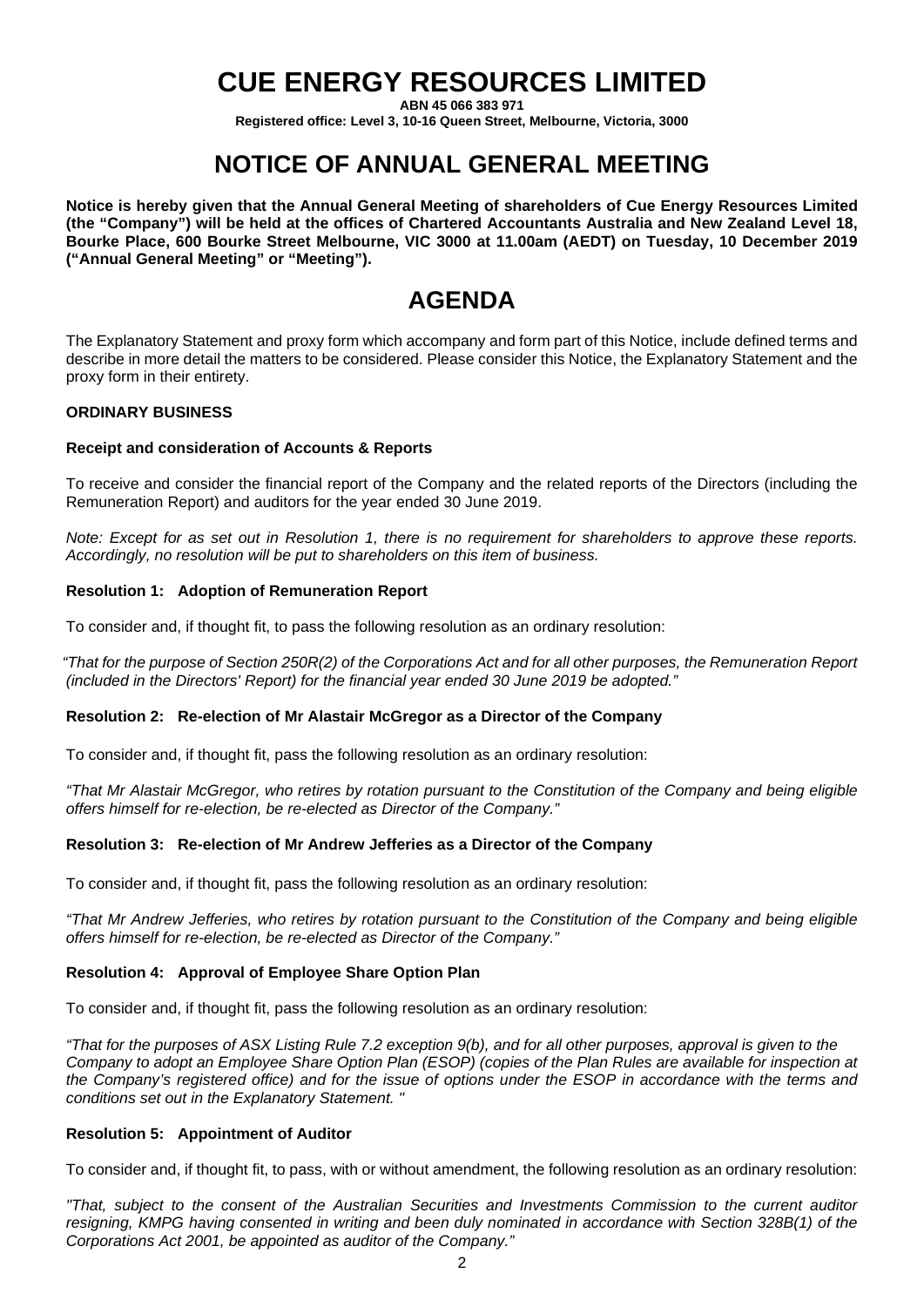#### **SPECIAL BUSINESS**

#### **Resolution 6: Approval of 10% Placement Facility**

To consider and, if thought fit, pass the following resolution as a special resolution:

*"That, pursuant to and in accordance with Listing Rule 7.1A and for all other purposes, Shareholders approve the issue of Equity Securities up to 10% of the issued capital of the Company (at the time of the issue) calculated in accordance with the formula prescribed in Listing Rule 7.1A.2 and on the terms and conditions in the Explanatory Statement."* 

DATED this 31 October 2019 at Melbourne.

By order of the Board

l  $V$ 

**Melanie Leydin Company Secretary**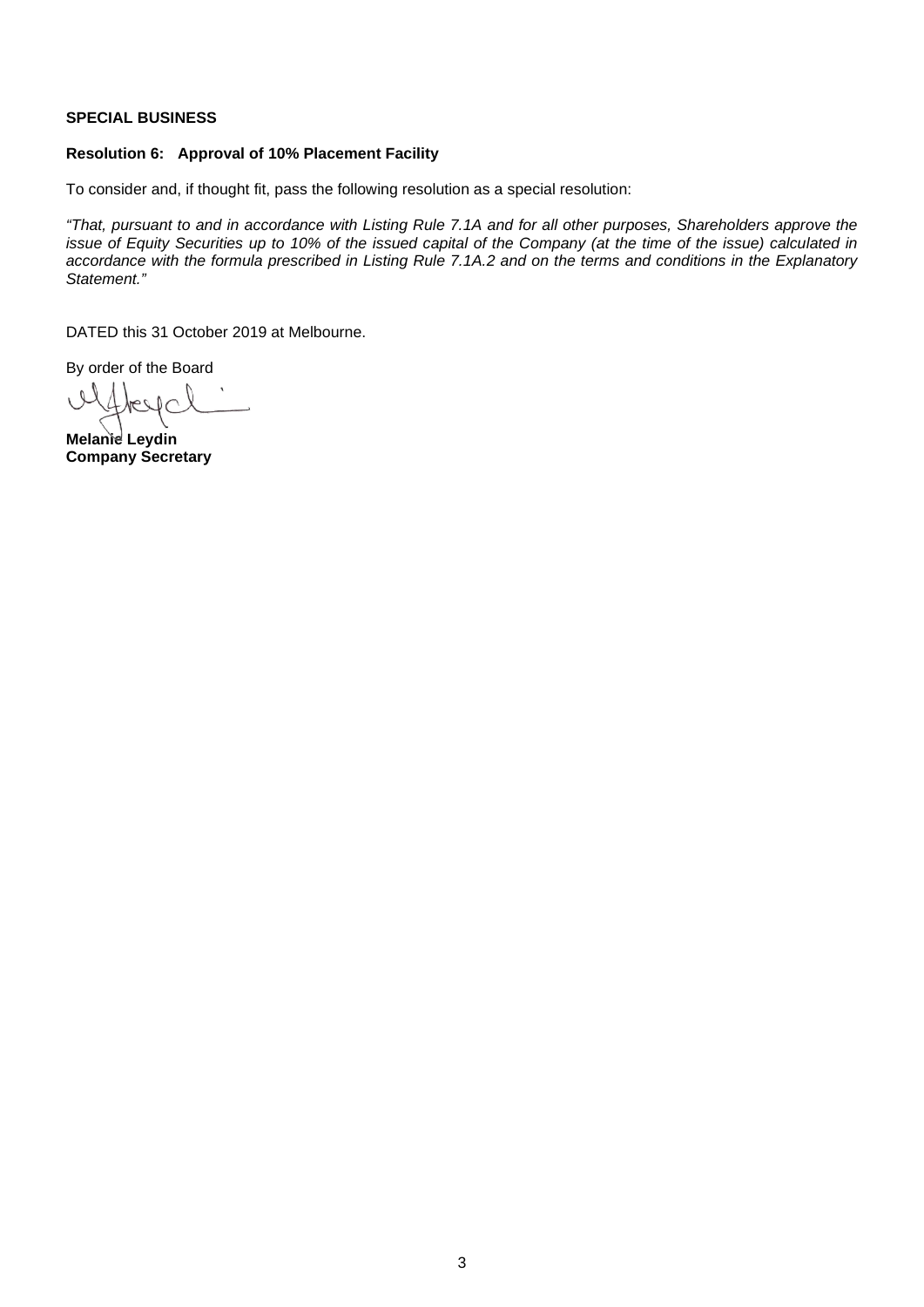#### **Notes**

- **1. Entire Notice:** The details of the resolutions contained in the Explanatory Statement accompanying this Notice of Meeting should be read together with, and form part of, this Notice of Meeting.
- **2. Record Date:** The Company has determined that for the purposes of the Annual General Meeting, shares will be taken to be held by the persons who are registered as holding the shares at 7.00pm on the date 48 hours before the date of the Annual General Meeting. Only those persons will be entitled to vote at the Annual General Meeting and transfers registered after that time will be disregarded in determining entitlements to attend and vote at the Annual General Meeting.

#### **3. Proxies**

- a. Votes at the Annual General Meeting may be given personally or by proxy, attorney or representative.
- b. Each shareholder has a right to appoint one or two proxies.
- c. A proxy need not be a shareholder of the Company.
- d. If a shareholder is a company it must execute under its common seal or otherwise in accordance with it constitution or the Corporations Act.
- e. Where a shareholder is entitled to cast two or more votes, the shareholder may appoint two proxies and may specify the proportion of number of votes each proxy is appointed to exercise.
- f. If a shareholder appoints two proxies, and the appointment does not specify the proportion or number of the shareholder's votes, each proxy may exercise half of the votes. If a shareholder appoints two proxies, neither proxy may vote on a show of hands.
- g. A proxy must be signed by the shareholder or his or her attorney who has not received any notice of revocation of the authority. Proxies given by corporations must be signed in accordance with corporation's constitution and Corporations Act.
- h. To be effective, proxy forms must be received by the Company's share registry (Computershare Investor Services Pty Limited) no later than 48 hours before the commencement of the Annual General Meeting, this is no later than 11.00am (AEDT) on Sunday, 8 December 2019. Any proxy received after that time will not be valid for the scheduled meeting.

#### **4. Corporate Representative**

Any corporate shareholder who has appointed a person to act as its corporate representative at the Meeting should provide that person with a certificate or letter executed in accordance with the Corporations Act authorising him or her to act as that company's representative. The authority may be sent to the Company and/or registry in advance of the Meeting or handed in at the Meeting when registering as a corporate representative.

#### **5. Voting Exclusion Statement:**

#### **Resolution 1**

The Company will disregard any votes cast in favour of this resolution (in any capacity) by or on behalf of a member of the Key Management Personnel (being those persons described as such in the Remuneration Report) or a closely related party of such a member unless the vote cast as proxy for a person entitled to vote:

- (a) in accordance with a direction on the proxy form; or,
- (b) by the Chairman of the meeting as proxy for a person entitled to vote and the Chairman has received express authority to vote undirected proxies as the Chairman sees fit.

Accordingly, if you intend to appoint a member of Key Management Personnel as your proxy, please ensure that you direct them how to vote. If you intend to appoint the Chairman of the meeting as your proxy, you can direct him to vote by marking the box for Resolution 1. By marking the Chairman's box on the proxy form you acknowledge that the Chairman of the meeting will vote in favour of this item of business as your proxy. The Chairman will vote undirected proxies in favour of Resolution 1.

#### **Resolutions 2 & 3**

There are no voting exclusions on this Resolution.

#### **Resolution 4**

The Company will disregard any votes cast in favour of Resolution 4 by any Director of the Company and any of their associates (except one who is ineligible to participate in any employee share option plan in relation to the company):

However, the Company need not disregard a vote on this Resolution if:

(a) It is cast by a person as proxy for a person who is entitled to vote, in accordance with the directions on the Proxy Form; or

(b) it is cast by the person chairing the Meeting as proxy for a person who is entitled to vote in accordance with a direction on the Proxy Form to vote as the proxy decides.

If you appoint the Chairman as your proxy and you do not direct the Chairman how to vote, you will be expressly authorising the Chairman to exercise the proxy even if the relevant resolution is connected directly or indirectly with the remuneration of a Key Management Personnel for the Company.

#### **Resolution 5**

There are no voting exclusions on this Resolution.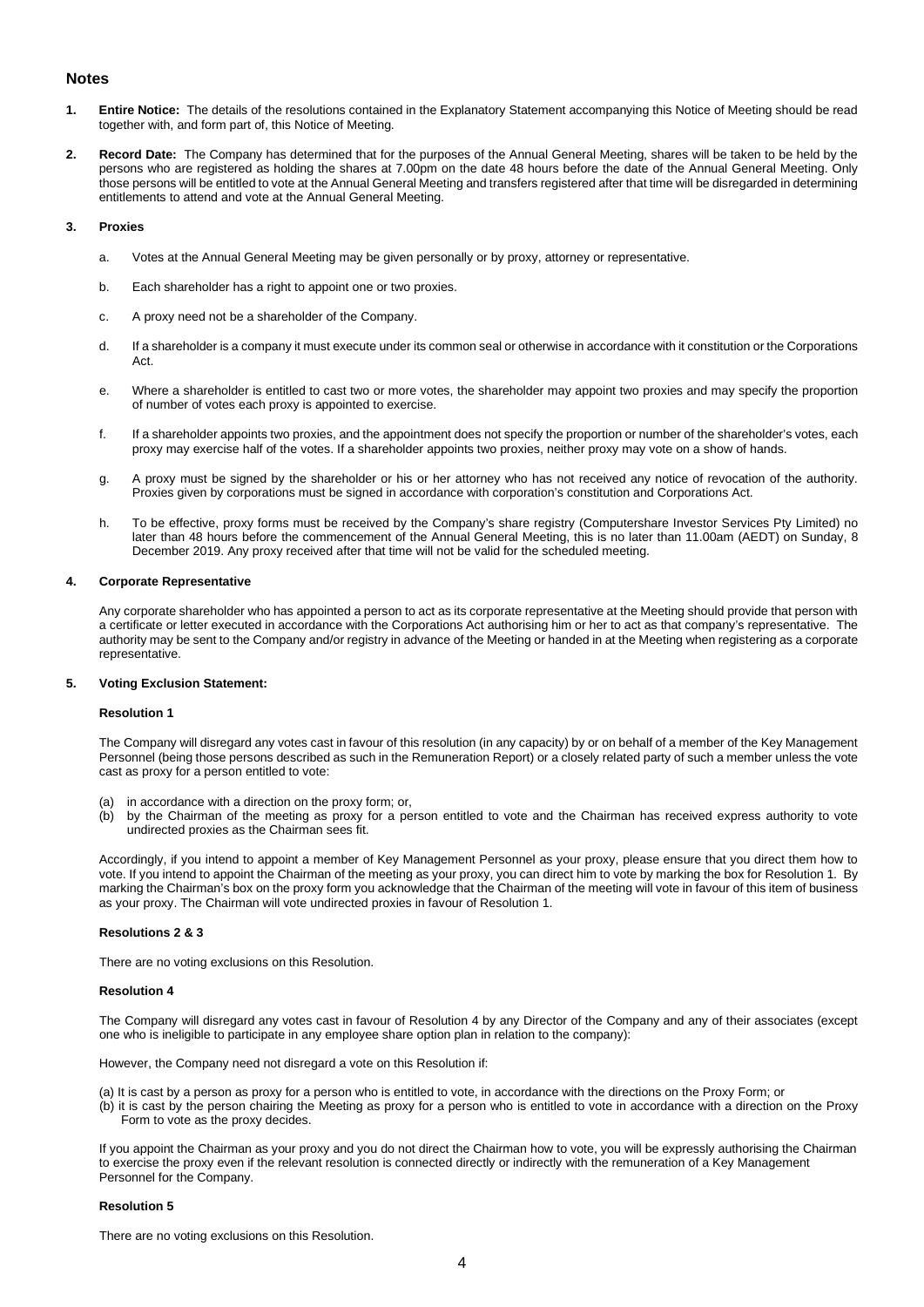#### **Resolution 6**

The Company will disregard any votes cast in favour of Resolution 6 by any person who may participate in the proposed issue or any person who might obtain a material benefit, except a benefit solely in the capacity of a holder of ordinary shares, and any associate of such person. However, the Company need not disregard a vote on this Resolution if:

(a) It is cast by a person as proxy for a person who is entitled to vote, in accordance with the directions on the Proxy Form; or (b) it is cast by the person chairing the Meeting as proxy for a person who is entitled to vote in accordance with a direction on the Proxy Form to vote as the proxy decides.

#### **6. Enquiries**

Shareholders are invited to contact the Company Secretary, Melanie Leydin on (03) 8610 4000 if they have any queries in respect of the matters set out in these documents.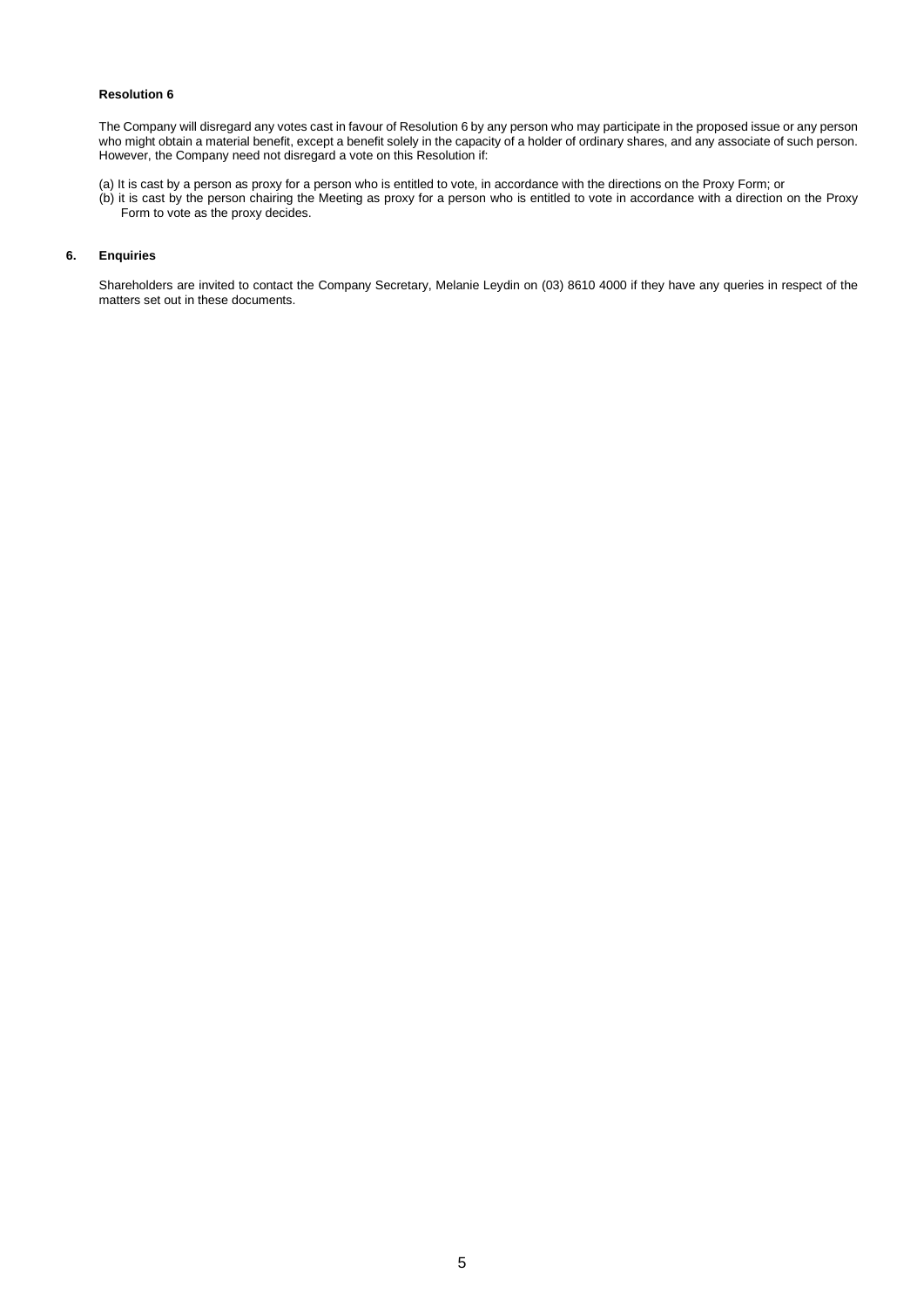#### **EXPLANATORY STATEMENT**

#### **Receipt and consideration of Accounts & Reports**

A copy of the Annual Report for the financial year ended 30 June 2019 (which incorporates the Company's financial report, reports of the Directors (including the Remuneration Report and the Auditors Report) is not enclosed as there is no longer a requirement for the Company to incur the printing and distribution cost associated with doing so for all shareholders. You may obtain a copy free of charge in hard copy form by contacting the Company by phone at (03) 8610 4000, and you may request that this occurs on a standing basis for future years. Alternatively, you may access the Annual Report at the Company's website: http://www.cuenrg.com.au or via the Company's announcement platform on ASX. Except as set out in Resolution 1, no resolution is required on these reports.

#### **Resolution 1: Adoption of Remuneration Report**

#### *Background*

Section 250R(2) of the Corporations Act requires that a resolution to adopt the remuneration report must be put to the vote at the Annual General Meeting. The vote on this Resolution is advisory only and does not bind the Directors or the Company.

The Remuneration Report is set out in the Directors' Report in the Company's 2019 Annual Report. The Remuneration Report sets out the Company's remuneration arrangements for the Directors and senior management of the Company.

In accordance with Section 250SA of the Corporations Act 2001, Shareholders will be provided with a reasonable opportunity to ask questions concerning, or make comments on, the remuneration report at the Annual General Meeting.

The Corporations Act requires the Company to put a resolution to Shareholders that, in accordance with Division 9 of Part 2G.2 of the Corporations Act, if twenty five (25%) per cent or more of votes that are cast are voted against the adoption of the Remuneration Report at two consecutive Annual General Meetings, Shareholders will be required to vote at the second of those Annual General Meetings on a resolution (a "spill resolution") that another meeting be held within 90 days at which all of the Company's Directors (other than the Managing Director) must go up for reelection.

It is noted that at the Company's last Annual General Meeting, the votes cast against the remuneration report represented less than twenty five (25%) per cent of the total votes cast and accordingly, a spill resolution will not under any circumstances be required for the Annual General Meeting.

The Directors will consider the outcome of the vote and comments made by Shareholders on the Remuneration Report at the Meeting when reviewing the Company's remuneration policies.

#### *Board Recommendation*

The Board encourage all eligible shareholders to cast their votes in favour of Resolution 1. The Chairman of the meeting intends to vote undirected proxies in favour of Resolution 1.

#### *Voting Exclusions*

The Company will disregard any votes cast in favour of this resolution (in any capacity) by or on behalf of a member of the Key Management Personnel (being those persons described as such in the Remuneration Report) or a closely related party of such a member unless the vote cast as proxy for a person entitled to vote:

- (a) in accordance with a direction on the proxy form; or,
- (b) by the Chairman of the meeting as proxy for a person entitled to vote and the Chairman has received express authority to vote undirected proxies as the Chairman sees fit.

Accordingly, if you intend to appoint a member of Key Management Personnel as your proxy, please ensure that you direct them how to vote. If you intend to appoint the Chairman of the meeting as your proxy, you can direct him to vote by marking the box for Resolution 1. By marking the Chairman's box on the proxy form you acknowledge that the Chairman of the meeting will vote in favour of this item of business as your proxy. The Chairman will vote undirected proxies in favour of Resolution 1.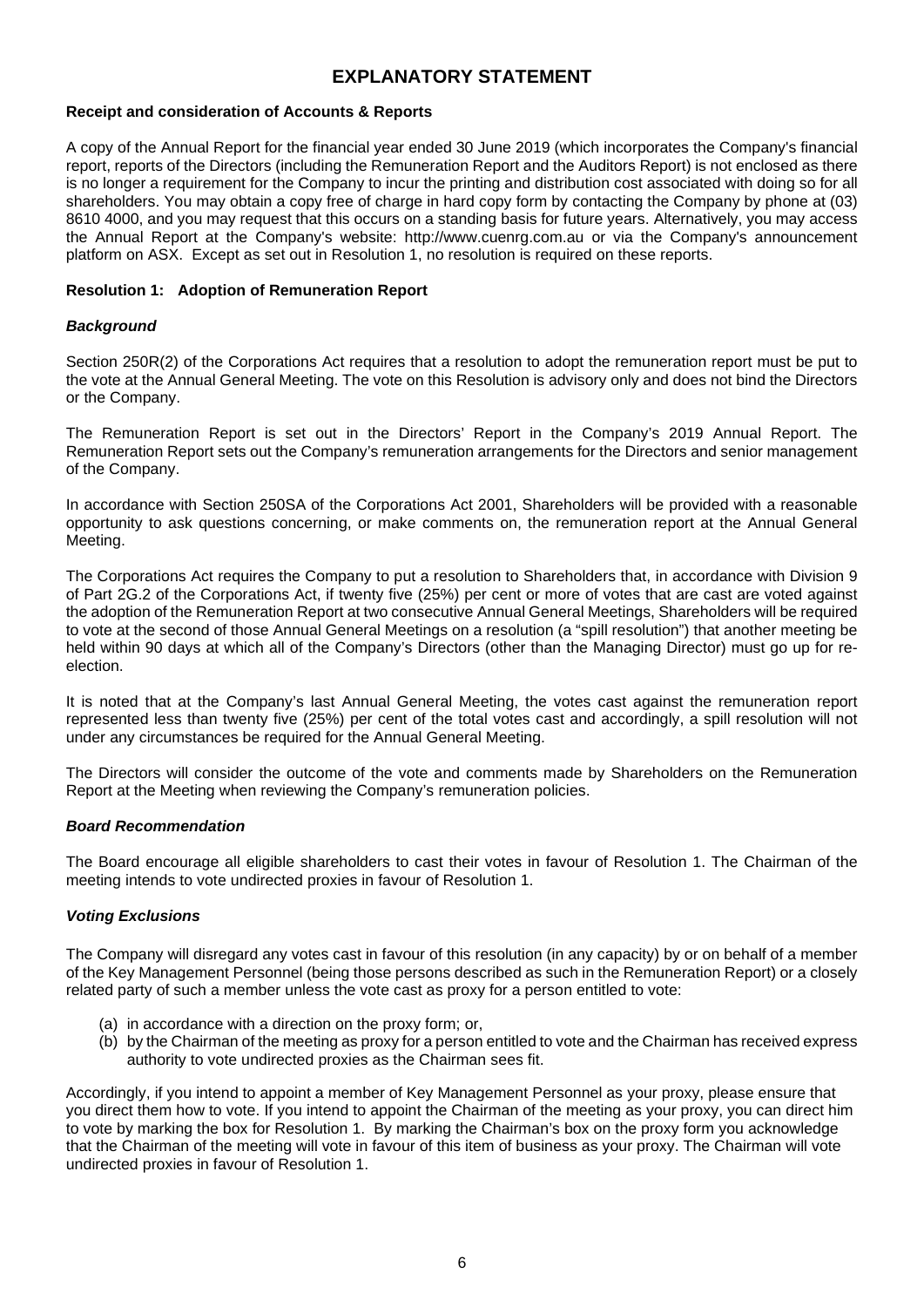#### **Resolution 2: Re-election of Mr Alastair McGregor as a Director of the Company**

#### *Background*

Mr Alastair McGregor was appointed as a Non-Executive Director on 23 February 2018 and Chairman of the Board on 24 April 2018 as a casual vacancy. He was subsequently elected as Director of the Company at the last Annual General Meeting in accordance with the provisions of the Company's Constitution. Mr Alastair McGregor is eligible for re-election under the Company's Constitution.

Alastair McGregor has been actively involved in the oil and gas sector since 2003. He is currently chief executive of O.G. Energy, which holds Ofer Global's broader energy interests, and Oil & Gas Limited, a company that holds directly or indirectly oil & gas exploration and production interests onshore and offshore. He leads the O.G. Energy Senior Management Committee, driving the strategy for Ofer Global's energy activities. Mr McGregor is also a director of New Zealand Oil & Gas Limited.

In addition, Alastair McGregor is chief executive of Omni Offshore Terminals Limited, a leading provider of floating, production, storage and offloading (FSO and FPSO) solutions to the offshore oil and gas industry. Omni's operations have spanned the globe from New Zealand, Australia, South East Asia, Middle East and South America. Prior to entering the oil and gas industry he spent 12 years as a banker with Citigroup and Salomon Smith Barney. Mr McGregor holds a BEng from Imperial College, London and an MSc from Cranfield University in the UK.

#### *Board Recommendation*

The Board (with Mr McGregor abstaining), recommends that shareholders vote in favour of the re-election of Mr Alastair McGregor. The Chairman of the meeting intends to vote undirected proxies in favour of Mr McGregor's election.

#### *Voting Exclusions*

There are no voting exclusions on this resolution

#### **Resolution 3: Re-election of Mr Andrew Jefferies as a Director of the Company**

#### *Background*

Mr Andrew Jefferies was appointed as a Non-Executive Director on 23 February 2018 as a casual vacancy and was elected by Shareholders at the last Annual General Meeting. He is a member of the Audit Committee, the Remuneration and Nomination Committee and the Health, Safety, Security, Sustainability and Operational Risk Committee. Mr Andrew Jefferies is eligible for re-election under the Company's Constitution.

Mr Jefferies is Managing Director of New Zealand Oil & Gas Limited. He started his career with Shell in Australia after graduating with a BE Hons (Mechanical) from the University of Sydney in 1991, an MBA in technology management from Deakin University in Australia, and an MSc in petroleum engineering from Heriot - Watt University in Scotland. Andrew Jefferies is also a graduate of the Australian Institute of Company Directors (GAICD), and a Certified Petroleum Engineer with the Society of Petroleum Engineers. He has worked in oil and gas in Australia, Germany, the United Kingdom, Thailand and Holland.

#### *Board Recommendation*

The Board (with Mr Jefferies abstaining), recommends that shareholders vote in favour of the election of Mr Andrew Jefferies. The Chairman of the meeting intends to vote undirected proxies in favour of Mr Jefferies' election.

#### *Voting Exclusions*

There are no voting exclusions on this resolution

#### **Resolution 4: Approval of the Employee Share Option Plan**

#### *Background*

The Board in their meeting held on 24 June 2019 approved the Employee Share Option Plan.

The Company is seeking shareholder approval to adopt the Employee Share Option Plan (ESOP) in order to assist in the motivation, retention and reward of employees of the Company and its subsidiaries. The Board believes the ESOP will form an important part of a comprehensive remuneration strategy for the Company's employees, aligning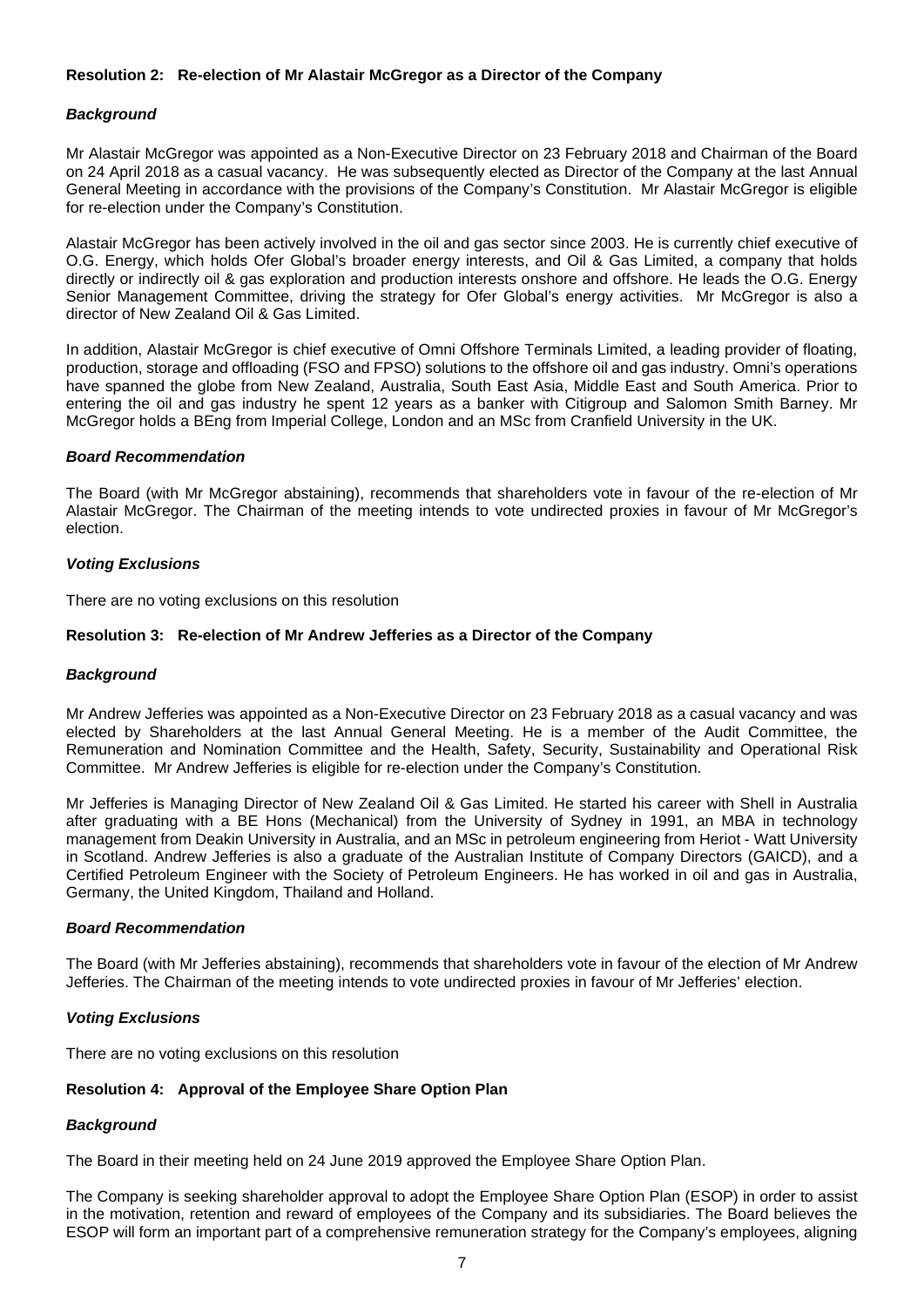their interests with those of shareholders by linking their rewards to the long-term success of the Company and its financial performance.

ASX Listing Rule 7.1 imposes a limit on the number of equity securities which the Company can issue in a 12-month period without prior shareholder approval.

An exception to ASX Listing Rule 7.1 is set out in ASX Listing Rule 7.2 (Exception 9(b)) which provides that ASX Listing Rule 7.1 does not apply to an issue under an employee incentive scheme if, within the 3 years before the date of issue, shareholders have approved the issue as an exception to ASX Listing Rule 7.1.

Shareholder approval is sought to adopt the ESOP in accordance with Exception 9(b) of ASX Listing Rule 7.2 and to enable the Company to subsequently issue equity securities under the ESOP for 3 years after the Meeting, without having to obtain Shareholder approval each time the Company wishes to issue such securities which exceed the 15% limit contained in the ASX Listing Rule 7.1.

The Company does not presently have any specific intention to issue equity securities that would exceed the Company's capacity to issue equity securities under ASX Listing Rule 7.1 in the absence of Shareholder approval. Nevertheless, the Company wishes to preserve the flexibility to issue the full 15% for each of the next 3 years. Approval under this Resolution 4 will provide more scope for the Company to raise additional equity if required.

The ESOP has been developed to provide the greatest possible flexibility in choice to the Board in implementing the executive incentive schemes. The ESOP enables the Board to offer employees a number of Options.

A summary of material terms of the ESOP is set out as follows:

#### **TERMS OF OPTIONS**

- the ESOP sets out the framework for the offer of Options by the Company, and is typical for a document of this nature;
- in making its decision to issue Options, the Board may decide the number of securities and the vesting conditions which are to apply in respect of the securities. The Board has flexibility to issue Options having regard to a range of potential vesting criteria and conditions;
- in certain circumstances, unvested Options will immediately lapse and any unvested Shares held by the participant will be forfeited if the relevant person is a "bad leaver" as distinct from a "good leaver";
- if a participant acts fraudulently or dishonestly or is in breach of their obligations to the Company or its subsidiaries, the Board may determine that any unvested Options held by the participant immediately lapse and that any unvested Shares held by the participant be forfeited;
- in certain circumstances Options can vest early upon a change of control event as defined under the Plan rules.
- the total number of Options and Shares which may be offered by the Company under these Rules shall not at any time exceed 5% of the Company's total issued Shares when aggregated with the number of Options and Shares issued or that may be issued as a result of offers made at any time during the previous three year period under an employee incentive scheme.
- the Board has discretion to impose restrictions (except to the extent prohibited by law or the ASX Listing Rules) on Shares issued or transferred to a participant on vesting of an Option or a Performance Right, and the Company may implement appropriate procedures to restrict a participant from so dealing in the Shares;
- the Board is granted a certain level of discretion under the EIP, including the power to amend the rules under which the EIP is governed and to waive vesting conditions, forfeiture conditions or disposal restrictions.

A copy of the ESOP is available to shareholders free of charge upon request to the Company Secretary.

At the date of this Notice, 8,131,186 options have been issued under the proposed ESOP.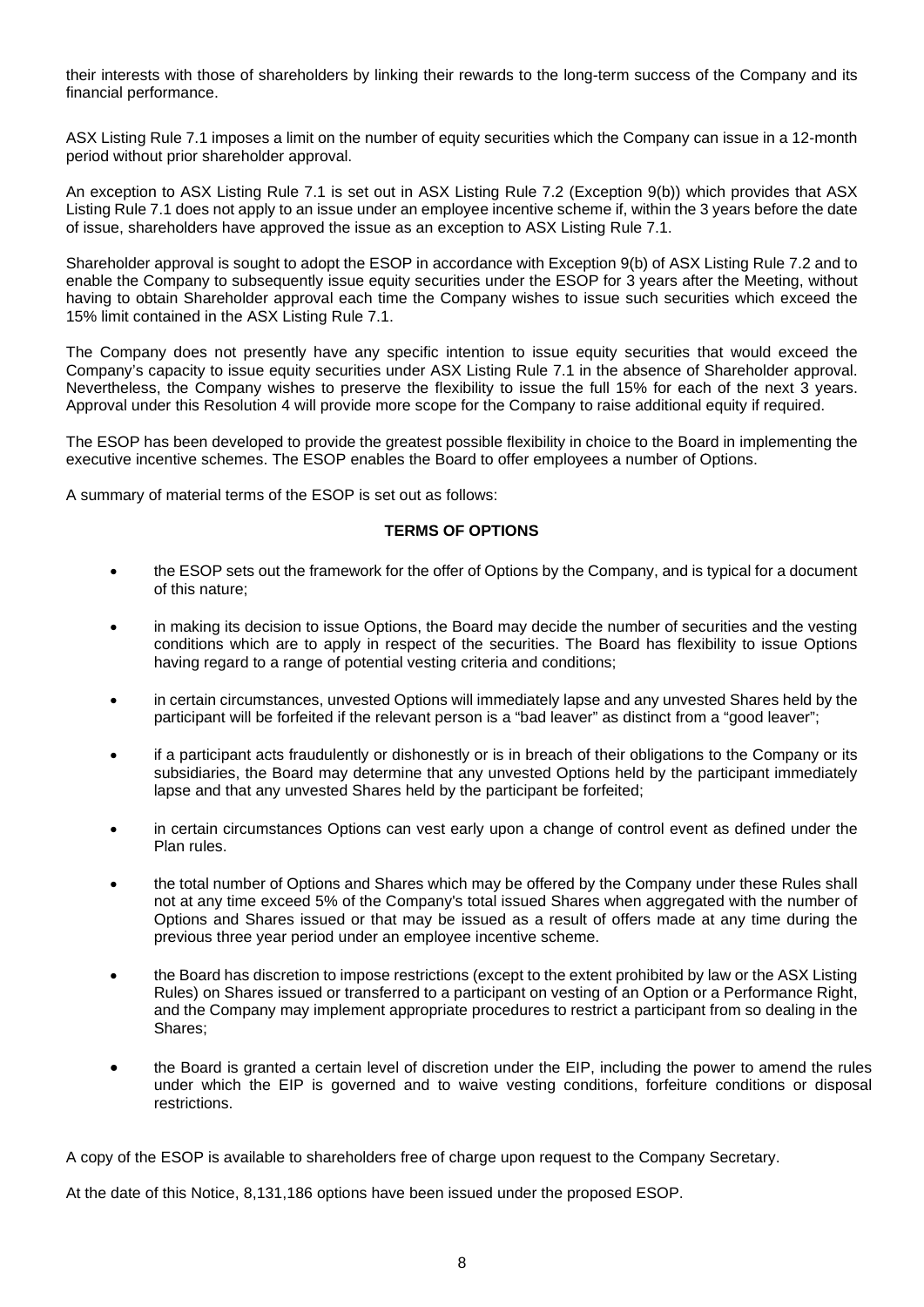The precise number of securities to be issued by the Company to eligible employees under the ESOP within the next 3 years cannot be presently ascertained as it will depend on a variety of factors, including the achievement of Company and individual, financial and non-financial performance measures.

#### *Board Recommendation*

The Board unanimously recommends that Shareholders vote in favour of Resolution 4.

#### *Voting Exclusions*

The Company will disregard any votes cast in favour of Resolution 4 by any Director of the Company and any of their associates (except one who is ineligible to participate in any employee share option plan in relation to the company):

However, the Company need not disregard a vote on this Resolution if:

- (a) It is cast by a person as proxy for a person who is entitled to vote, in accordance with the directions on the Proxy Form; or
- (b) it is cast by the person chairing the Meeting as proxy for a person who is entitled to vote in accordance with a direction on the Proxy Form to vote as the proxy decides.

If you appoint the Chairman as your proxy and you do not direct the Chairman how to vote, you will be expressly authorising the Chairman to exercise the proxy even if the relevant resolution is connected directly or indirectly with the remuneration of a Key Management Personnel for the Company.

#### **Resolution 5: Appointment of Auditor**

#### *Background*

BDO East Coast Partnership is the current of auditor of the Company. The Board is satisfied with the services provided by the current auditor, and thanks the auditor for their services rendered to the Company. Nevertheless, the Company's size, scope and nature of operations has changed since the current auditor's initial appointment, and on that basis the current auditor has tendered a notice of resignation to the Australian Securities and Investments Commission (**ASIC**) under section 329(5) of the Corporations Act 2001.

If ASIC consents to this resignation before the date of this Meeting, the change of auditor will take effect with the passing of this Resolution at this Meeting.

KPMG has provided their consent in writing to act as auditor of the Company. KPMG confirms that it does not provide any services to the Company and the Company confirms that it is unaware of any matter or circumstances that would give rise to a conflict of interest situation, as defined in section 324CD of the Corporations Act 2001, in relation to the Company.

The Board has also noted that KPMG is registered as an auditor under section 1280 of the Corporations Act 2001 and is a well-established firm with the necessary expertise and skill necessary to meet the Company's requirements. Consequently, subject to the Company receiving all necessary approvals from ASIC and Shareholder approval at this Meeting, KPMG has been nominated and selected to become the new auditor of the Company.

#### *Board Recommendation*

Subject to ASIC's consent of the current auditor's resignation, the Board recommends that Shareholders vote in favour of Resolution 5. If ASIC does not consent to the current auditor's resignation, the current auditor will continue to be the Company's auditor and this Resolution will not be put to this Meeting. The Chairman of the Meeting intends to vote undirected proxies in favour of Resolution 5.

#### *Voting Exclusions*

There are no voting exclusions on this resolution.

#### **Resolution 6: Approval of 10% Placement Facility**

#### *Background*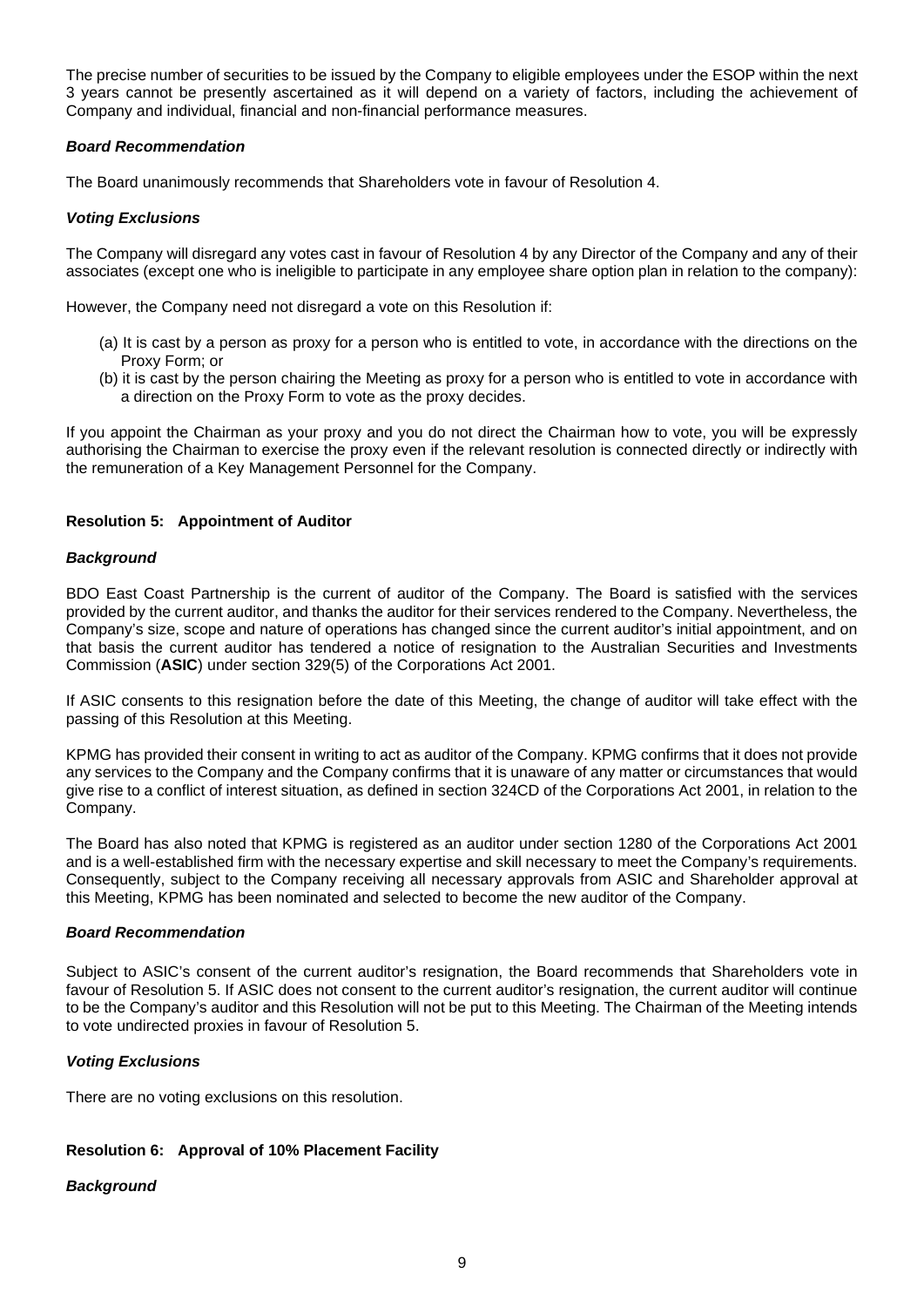Listing Rule 7.1A enables eligible entities to issue Equity Securities up to 10% of its issued share capital through placements over a 12-month period after the Annual General Meeting ("**10% Placement Facility**"). The 10% Placement Facility is in addition to the Company's 15% placement capacity under Listing Rule 7.1.

An eligible entity for the purposes of Listing Rule 7.1A is an entity that is not included in the S&P/ASX 300 Index and has a market capitalisation of \$300 million or less. The Company is an eligible entity.

The Company is now seeking shareholder approval by way of a special resolution to have the ability to issue Equity Securities under the 10% Placement Facility.

The exact number of Equity Securities to be issued under the 10% Placement Facility will be determined in accordance with the formula prescribed in Listing Rule 7.1A.2 (see below).

The Company continues actively seeking to enhance the value of its assets and new investments. Should the Company utilise the 10% Placement Facility, it intends to use the funds to either accelerate the work on its current projects, acquire new assets, or to meet additional working capital requirements.

#### **Description of Listing Rule 7.1A**

#### *(a) Shareholder approval*

The ability to issue Equity Securities under the 10% Placement Facility is subject to shareholder approval by way of a special resolution at an Annual General Meeting. This means it requires approval of 75% of the votes cast by shareholders present and eligible to vote (in person, by proxy, by attorney or, in the case of a corporate shareholder, by a corporate representative).

#### *(b) Equity Securities*

Any Equity Securities issued under the 10% Placement Facility must be in the same class as an existing quoted class of Equity Securities of the Company.

The Company, as at the date of the Notice, has Fully Paid Ordinary Shares on issue.

#### *(c) Formula for calculating 10% Placement Facility*

Listing Rule 7.1A.2 provides that eligible entities which have obtained shareholder approval at an Annual General Meeting may issue or agree to issue, during the 12 month period after the date of the Annual General Meeting, a number of Equity Securities calculated in accordance with the following formula:

#### **(A x D)–E**

- **A** is the number of shares on issue 12 months before the date of issue or agreement:
	- (A) plus the number of fully paid shares issued in the 12 months under an exception in Listing Rule 7.2;
	- (B) plus the number of partly paid shares that became fully paid in the 12 months;
	- (C) plus the number of fully paid shares issued in the 12 months with approval of holders of shares under Listing Rules 7.1 and 7.4. This does not include an issue of fully paid shares under the entity's 15% placement capacity without shareholder approval;
	- (D) less the number of fully paid shares cancelled in the 12 months.

Note that A has the same meaning in Listing Rule 7.1 when calculating an entity's 15% placement capacity.

- **D** is 10%
- **E** is the number of Equity Securities issued or agreed to be issued under Listing Rule 7.1A.2 in the 12 months before the date of the issue or agreement to issue that are not issued with the approval of shareholders under Listing Rule 7.1 or 7.4.
- *(d) Listing Rule 7.1 and Listing Rule 7.1A*

The ability of an entity to issue Equity Securities under Listing Rule 7.1A is in addition to the entity's 15% placement capacity under Listing Rule 7.1.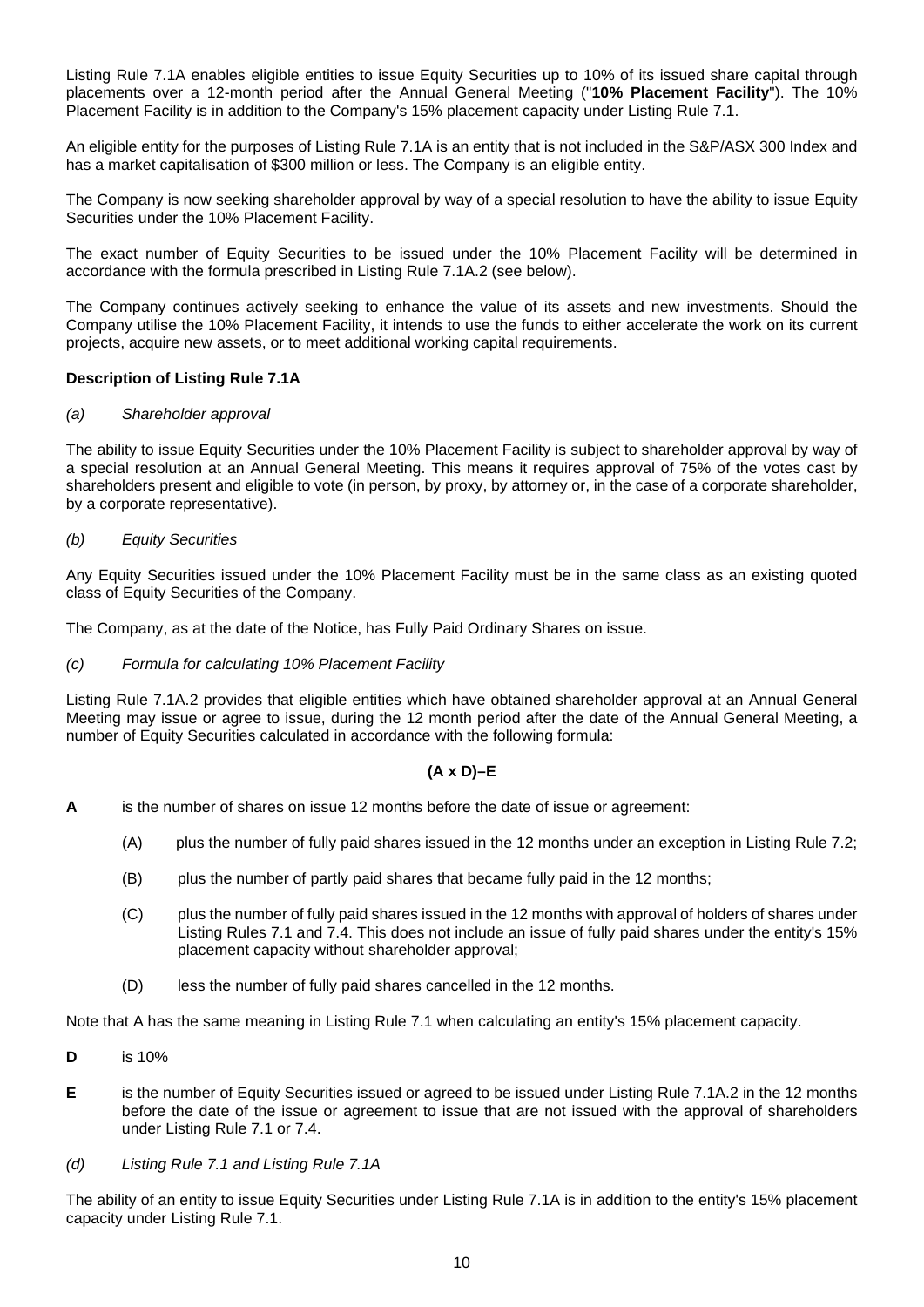The actual number of Equity Securities that the Company will have capacity to issue under Listing Rule 7.1A will be calculated at the date of issue of the Equity Securities in accordance with the formula prescribed in Listing Rule 7.1A.2

#### *(e) Minimum Issue Price*

The issue price of Equity Securities issued under Listing Rule 7.1A must be not less than 75% of the VWAP of Equity Securities in the same class calculated over the 15 trading days immediately before:

- (i) the date on which the price at which the Equity Securities are to be issued is agreed; or
- (ii) if the Equity Securities are not issued within 5 trading days of the date in paragraph (i) above, the date on which the Equity Securities are issued.

#### *(f) 10% Placement Period*

Shareholder approval of the 10% Placement Facility under Listing Rule 7.1A is valid from the date of the Annual General Meeting at which the approval is obtained and expires on the earlier to occur of:

- (i) the date that is 12 months after the date of the Annual General Meeting at which the approval is obtained; or
- (ii) the date of the approval by shareholders of a transaction under Listing Rules 11.1.2 (a significant change to the nature or scale of activities) or 11.2 (disposal of main undertaking),

#### (**10% Placement Period**).

#### **Listing Rule 7.1A**

The effect of Resolution 6 will be to allow the Directors to issue the Equity Securities under Listing Rule 7.1A during the 10% Placement Period without using the Company's 15% placement capacity under Listing Rule 7.1.

Resolution 6 is a special resolution and therefore requires approval of 75% of the votes cast by Shareholders present and eligible to vote (in person, by proxy, by attorney or, in the case of a corporate Shareholder, by a corporate representative).

#### **Specific information required by Listing Rule 7.3A**

Pursuant to and in accordance with Listing Rule 7.3A, information is provided in relation to the approval of the 10% Placement Facility as follows:

- (a) The Equity Securities will be issued at an issue price of not less than 75% of the VWAP for the Company's Equity Securities over the 15 trading days immediately before:
	- (i) the date on which the price at which the Equity Securities are to be issued is agreed; or
	- (ii) if the Equity Securities are not issued within 5 trading days of the date in paragraph (i) above, the date on which the Equity Securities are issued.
- (b) If Resolution 6 is approved by Shareholders and the Company issues Equity Securities under the 10% Placement Facility, the existing Shareholders' voting power in the Company will be diluted as shown in the below table. Shareholders may be exposed to economic risk and voting dilution, including the following:
	- (i) the market price for the Company's Equity Securities may be significantly lower on the date of the issue of the Equity Securities than on the date of the Annual General Meeting; and
	- (ii) the Equity Securities may be issued at a price that is at a discount to the market price for the Company's Equity Securities on the issue date.

which may have an effect on the amount of funds raised by the issue of the Equity Securities.

The below table shows the dilution of existing Shareholders on the basis of the market price of Shares as at 18 October 2019 **(Current Share Price)** and the current number of ordinary securities for variable "A" calculated in accordance with the formula in Listing Rule 7.1A(2) as at the date of this Notice.

The table also shows: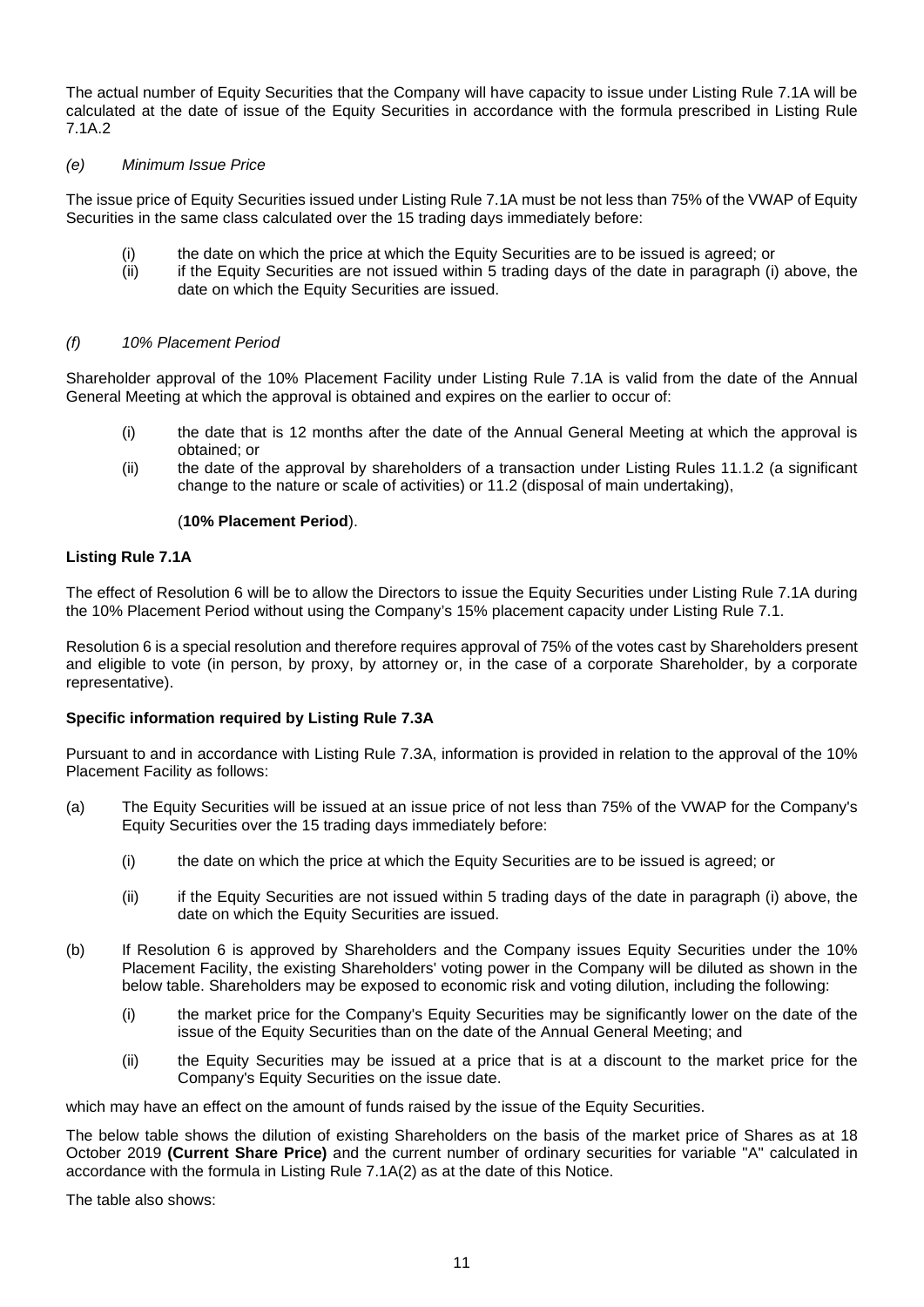- two examples where variable "A" has increased, by 50% and 100%. Variable "A" is based on the number of ordinary securities the Company has on issue. The number of ordinary securities on issue may increase as a result of issues of ordinary securities that do not require Shareholder approval (for example, a pro rata entitlements issue or scrip issued under a takeover offer) or future specific placements under Listing Rule 7.1 that are approved at a future Shareholders' meeting; and
- two examples of where the issue price of ordinary securities has decreased by 50% and increased by 100% as against the current market price.

|                                                                       |                                         | <b>Issue Price</b>                                                 |                                                 |                                                              |
|-----------------------------------------------------------------------|-----------------------------------------|--------------------------------------------------------------------|-------------------------------------------------|--------------------------------------------------------------|
| Variable 'A' in Listing<br><b>Rule 7.1A.2</b>                         |                                         | \$0.063<br>50% decrease in<br><b>Current Share</b><br><b>Price</b> | \$0.125<br><b>Current Share</b><br><b>Price</b> | \$0.250<br>100% increase<br>in Current<br><b>Share Price</b> |
| <b>Current Variable A</b><br>698,119,720 Shares                       | 10%<br>Voting<br><b>Dilution</b>        | 69,811,972<br><b>Shares</b>                                        | 69,811,972<br><b>Shares</b>                     | 69,811,972<br><b>Shares</b>                                  |
|                                                                       | <b>Funds</b><br>raised                  | \$4,363,248                                                        | \$8,726,497                                     | \$17,452,993                                                 |
| 50% increase in<br><b>current Variable A</b><br>1,047,179,580 Shares  | 10%<br>Voting<br><b>Dilution</b>        | 104,717,958<br><b>Shares</b>                                       | 104,717,958<br><b>Shares</b>                    | 104,717,958<br><b>Shares</b>                                 |
|                                                                       | <b>Funds</b><br>raised                  | \$6,544,872                                                        | \$13,089,745                                    | \$26,179,490                                                 |
| 100% increase in<br><b>current Variable A</b><br>1,396,239,440 Shares | 10%<br><b>Voting</b><br><b>Dilution</b> | 139,623,944<br><b>Shares</b>                                       | 139,623,944<br><b>Shares</b>                    | 139,623,944<br><b>Shares</b>                                 |
|                                                                       | <b>Funds</b><br>raised                  | \$8,726,497                                                        | \$17,452,993                                    | \$34,905,986                                                 |

The table has been prepared on the following assumptions:

- The Company issues the maximum number of Equity Securities available under the 10% Placement Facility.
- No Options (including any Options issued under the 10% Placement Facility) are exercised into Shares before the date of the issue of the Equity Securities.
- The 10% voting dilution reflects the aggregate percentage dilution against the issued share capital at the time of issue. This is why the voting dilution is shown in each example as 10%.
- The table does not show an example of dilution that may be caused to a particular Shareholder by reason of placements under the 10% Placement Facility, based on that Shareholder's holding at the date of the Annual General Meeting.
- The table shows only the effect of issues of Equity Securities under Listing Rule 7.1A, not under the 15% placement capacity under Listing Rule 7.1.
- The issue of Equity Securities under the 10% Placement Facility consists only of Shares. If the issue of Equity Securities includes Options, it is assumed that those Options are exercised into Shares for the purpose of calculating the voting dilution effect on existing Shareholders.
- The Current Share Price is \$0.125 (12.5 cents), being the closing price of the Shares on ASX on 18 October 2019.
- (c) The Company will only issue and allot the Equity Securities during the 10% Placement Period. The approval under Resolution 6 for the issue of the Equity Securities will cease to be valid in the event that Shareholders approve a transaction under Listing Rule 11.1.2 (a significant change to the nature or scale of activities or Listing Rule 11.2 (disposal of main undertaking).
- (d) The Company may seek to issue the Equity Securities for the following purposes:
	- (i) non-cash consideration for the acquisition of the new assets and investments. In such circumstances the Company will provide a valuation of the non-cash consideration as required by Listing Rule 7.1A.3; or
	- (ii) cash consideration. In such circumstances, the Company intends to use the funds raised towards an acquisition of new assets or investments (including expenses associated with such acquisition), continued expenditure on the Company's current business and/or general working capital.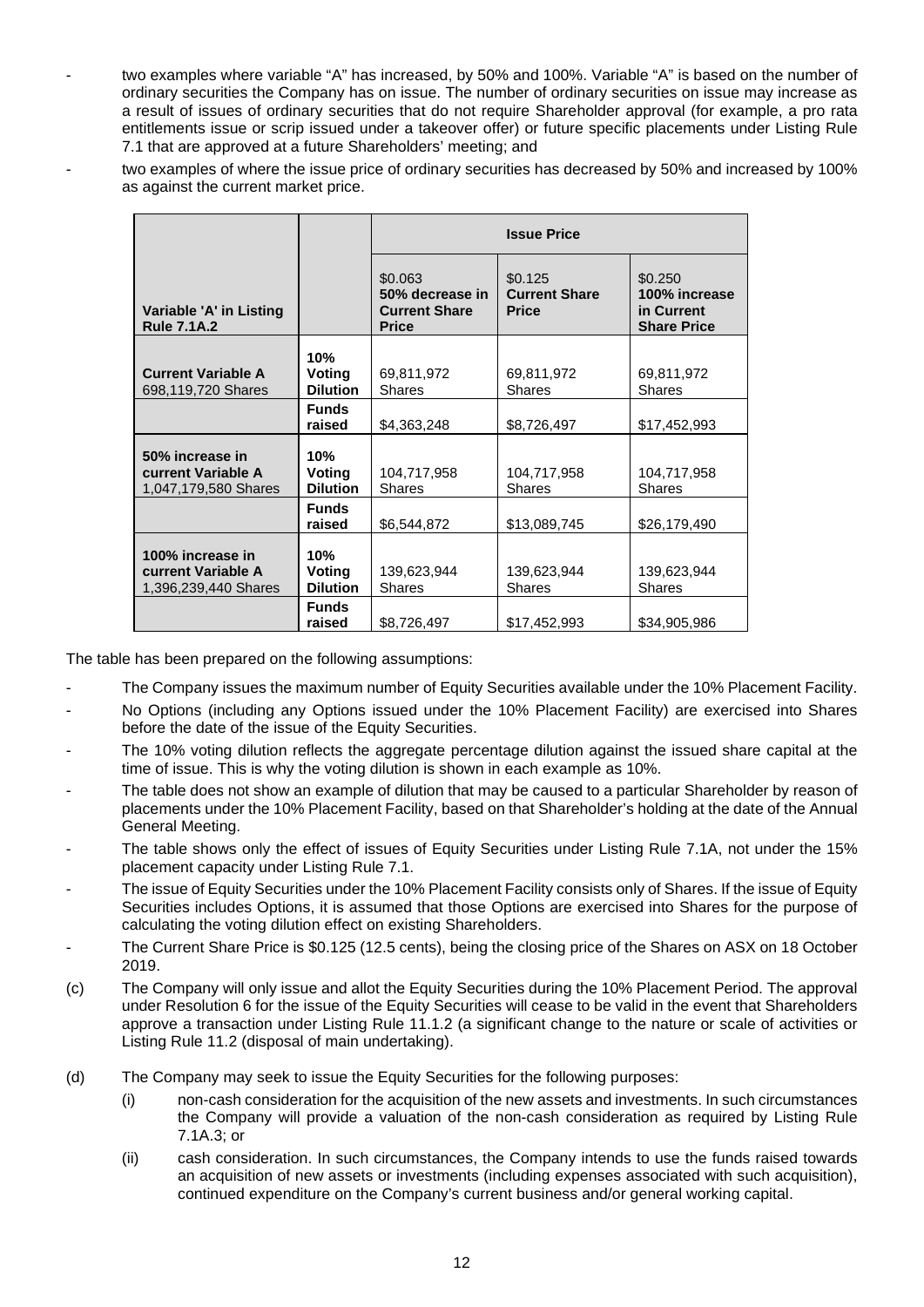(e) The Company will comply with the disclosure obligations under Listing Rules 7.1A(4) and 3.10.5A upon issue of any Equity Securities.

The Company's allocation policy is dependent on the prevailing market conditions at the time of any proposed issue pursuant to the 10% Placement Facility. The identity of the allottees of Equity Securities will be determined on a case-by-case basis having regard to the factors including but not limited to the following:

- (i) the methods of raising funds that are available to the Company, including but not limited to, rights issue or other issue in which existing security holders can participate;
- (ii) the effect of the issue of the Equity Securities on the control of the Company;
- (iii) the financial situation and solvency of the Company; and
- (iv) advice from corporate, financial and broking advisers (if applicable).

The allottees under the 10% Placement Facility have not been determined as at the date of this Notice but may include existing substantial Shareholders and/or new Shareholders who are not related parties or associates of a related party of the Company.

Further, if the Company is successful in acquiring new businesses, assets or investments, it is likely that the allottees under the 10% Placement Facility will be the vendors of the new businesses, assets or investments.

(f) A voting exclusion statement is included in the Notice. At the date of this Notice, the Company has not approached any particular existing Shareholder or security holder or an identifiable class of existing security holder to participate in the issue of the Equity Securities. No existing Shareholder's votes will therefore be excluded under the voting exclusion in this Notice.

#### *Additional Disclosure under Listing Rule 7.3A.6*

Information under Listing Rule 7.3A.6(a), the Company advises as follows:

| Equity securities on issue at commencement of the 12-month period                                                        | 698,119,720 |
|--------------------------------------------------------------------------------------------------------------------------|-------------|
| Equity securities issued in the prior 12 month period                                                                    | 8.131.186   |
| Percentage previous issues represent of total number of equity<br>securities on issue at commencement of 12-month period | 1.16%       |

See below details of issues of all equity securities made in the previous 12 months:

| Date     | Number<br>оf<br><b>Securities</b> | <b>Security Type</b> | Terms                                                                                       | <b>Description</b>                                                                 | <b>Price</b> |
|----------|-----------------------------------|----------------------|---------------------------------------------------------------------------------------------|------------------------------------------------------------------------------------|--------------|
| 29/07/19 | 4,277,888                         | Unlisted<br>Option   | Exercisable at \$0.07 (7<br>vesting<br>1 July<br>cents)<br>expiring 1 July<br>2021,<br>2023 | Grant of unlisted options<br>to eligible employees<br>and long-term<br>contractors | Nil          |
| 4/10/19  | 3,853,298                         | Unlisted<br>Option   | Exercisable at \$0.09 (9)<br>vesting<br>July<br>cents)<br>expiring<br>2022,<br>July<br>2024 | Grant of unlisted options<br>to eligible employees<br>and long-term<br>contractors | Nil          |
|          | 8,131,186                         |                      |                                                                                             |                                                                                    |              |

#### **Board Recommendation**

The Board believes that Resolution 6 is in the best interests of the Company and unanimously recommends that shareholders vote in favour of this Resolution.

#### **Voting Exclusions**

The Company will disregard any votes cast in favour on Resolution 7 by any person who is expected to participate in the proposed issue or any person who will obtain a material benefit as a result of the proposed issue, except a benefit solely in the capacity of a holder of ordinary shares, and any associate of such person.

However, the Company need not disregard a vote on this Resolution if:

- (a) it is cast by a person as proxy for a person who is entitled to vote, in accordance with the directions on the Proxy Form; or
- (b) it is cast by the person chairing the Meeting as proxy for a person who is entitled to vote in accordance with a direction on the Proxy Form to vote as the proxy decides.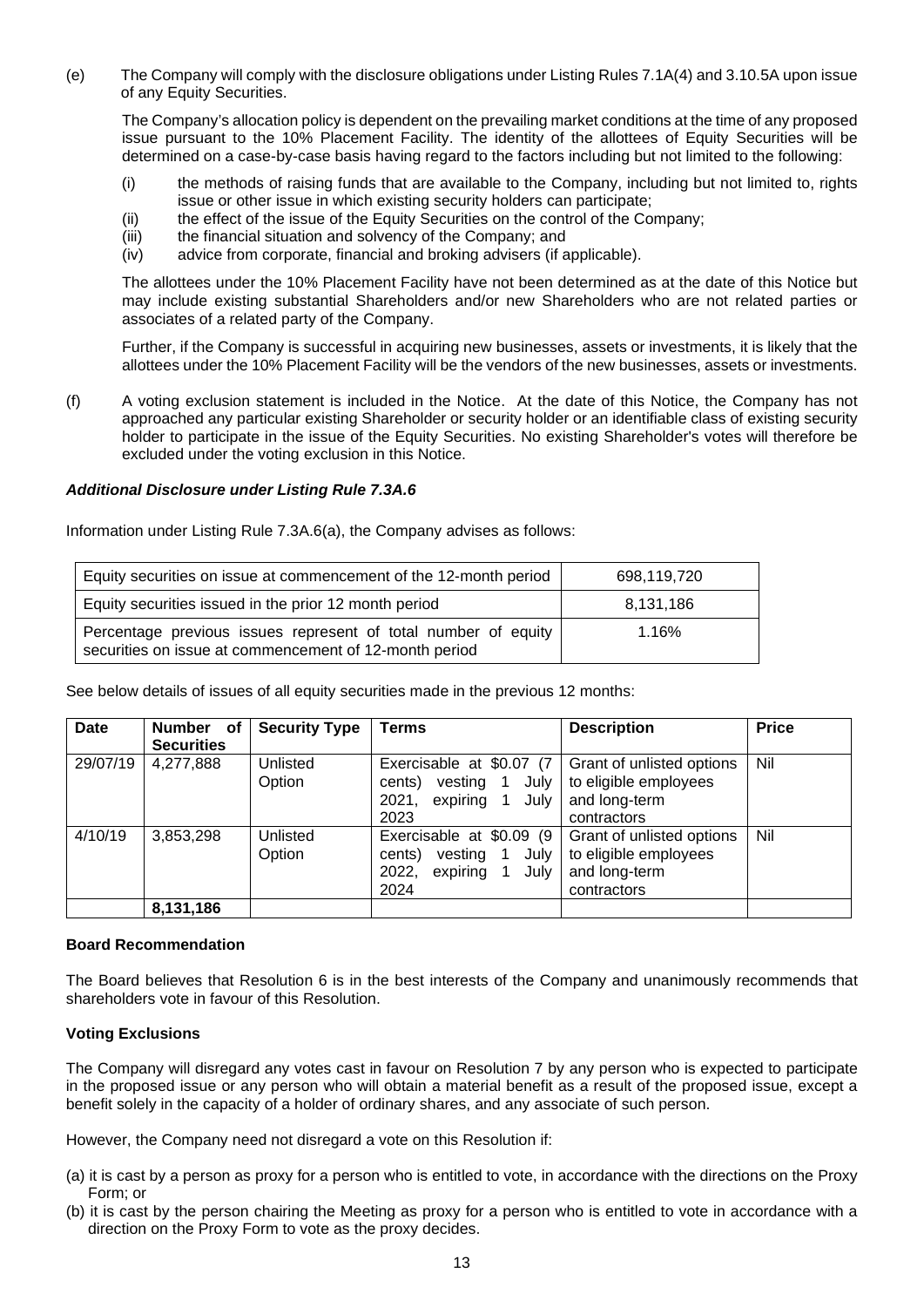#### **GLOSSARY**

The following terms have the following meanings in this Explanatory Statement:

"**\$**" means Australian Dollars;

"**10% Placement Facility**" has the meaning as defined in the Explanatory Statement for Resolution 6;

"**10% Placement Period**" has the meaning as defined in the Explanatory Statement for Resolution 6;

"**Annual Report**" means the Directors' Report, the Financial Report, and Auditor's Report, in respect to the year ended 30 June 2019;

"**ASX**" means ASX Limited ABN 98 008 624 691 or the Australian Securities Exchange, as the context requires;

"**ASX Settlement Operating Rules**" means the rules of ASX Settlement Pty Ltd which apply while the Company is an issuer of CHESS approved securities;

"**Auditor's Report**" means the auditor's report on the Financial Report;

"**AEDT**" means Australian Eastern Daylight Time.

"**Board**" means the Directors acting as the board of Directors of the Company;

"**Chairman**" means the person appointed to chair the Meeting of the Company convened by the Notice;

"**CHESS**" has the meaning in Section 2 of the ASX Settlement Operating Rules**;**

#### "**Closely Related Party**" means:

- (a) a spouse or child of the member; or
- (b) has the meaning given in section 9 of the Corporations Act.

"**Company**" means Cue Energy Resources Limited ABN 45 066 383 971;

"**Constitution**" means the constitution of the Company as at the date of the Meeting;

"**Corporations Act**" means the Corporations Act 2001 (Cth);

"**Director**" means a Director of the Company;

"**Directors Report**" means the annual directors' report prepared under Chapter 2M of the Corporations Act for the Company and its controlled entities;

"**Equity Security**" has the same meaning as in the Listing Rules;

"**Explanatory Memorandum**" means the explanatory memorandum which forms part of the Notice;

"**Financial Report**" means the annual financial report prepared under Chapter 2M of the Corporations Act for the Company and its controlled entities;

"**Key Management Personnel**" means persons having authority and responsibility for planning, directing and controlling the activities of the Company, directly or indirectly, including any Director (whether executive or otherwise) of the Company;

"**Listing Rules**" means the Listing Rules of the ASX;

"**Meeting**" has the meaning given in the introductory paragraph of the Notice;

"**Notice**" means this Notice of Meeting including the Explanatory Statement;

"**Proxy Form**" means the proxy form attached to the Notice;

"**Remuneration Report**" means the remuneration report which forms part of the Directors' Report of the Company for the financial year ended 30 June 2019 and which is set out in the 2019 Annual Report.

"**Resolution**" means a resolution referred to in the Notice;

"**Section**" means a section of the Explanatory Memorandum;

"**Share**" means a fully paid ordinary share in the capital of the Company;

"**Shareholder**" means shareholder of the Company;

"**Trading Day**" means a day determined by ASX to be a trading day in accordance with the Listing Rules;

"**VWAP**" means volume weighted average price.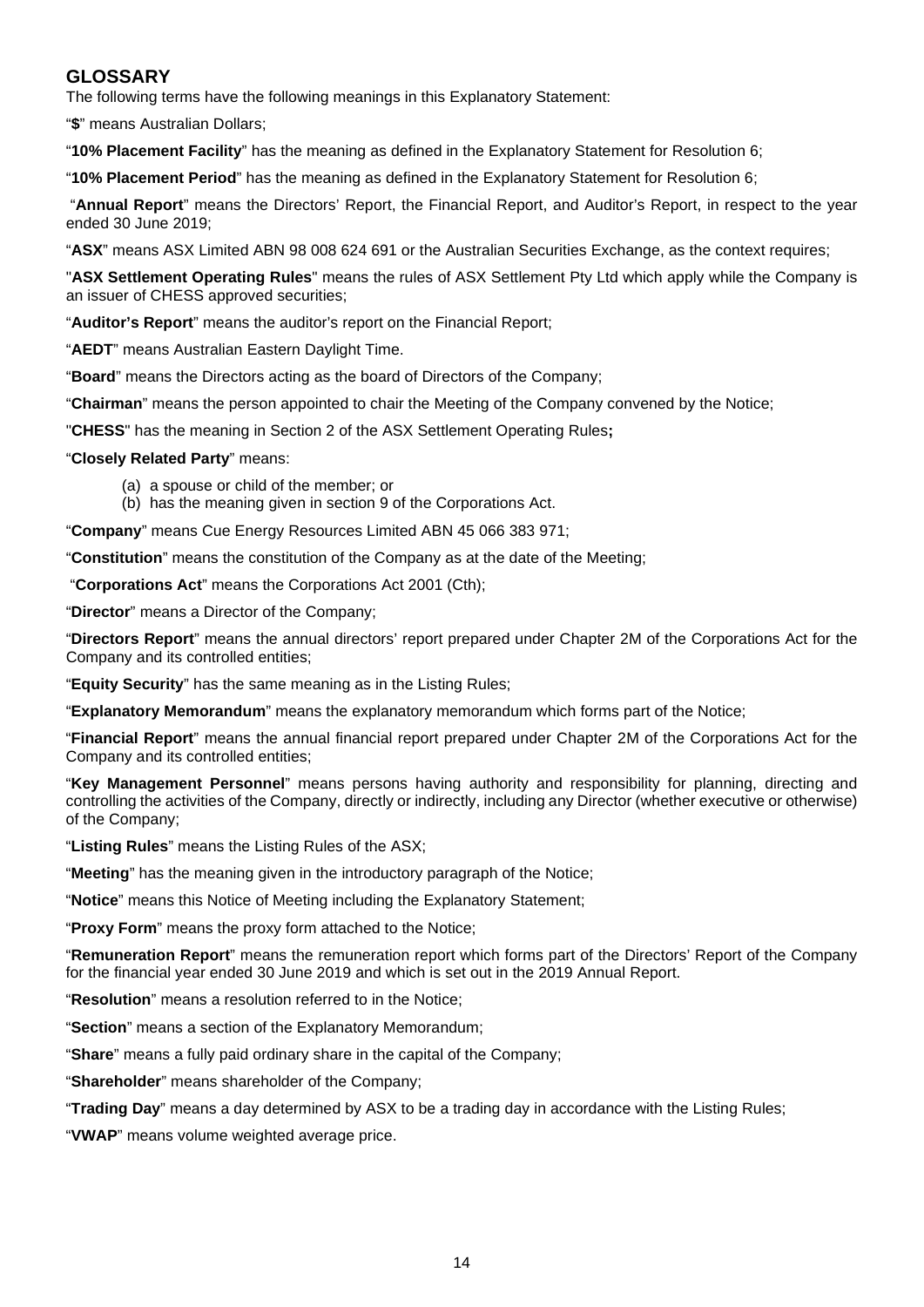#### **ATTACHMENT 1 – NOMINATION OF AUDITOR**

31 October 2019

Board of Directors **Cue Energy Resources Limited** Level 3, 10-16 Queen Street, Melbourne, Vic 3000

Dear Sirs/Madam

#### **CUE ENERGY RESOURCES LIMITED | NOTICE OF NOMINATION OF NEW AUDITOR IN ACCORDANCE WITH SECTION 328B OF THE CORPORATIONS ACT 2001**

I, the undersigned, being a shareholder of Cue Energy Resources Limited (**Company**), understand that the current auditor of the Company has tendered a notice of resignation to the Australian Securities and Investments Commission (**ASIC**) in accordance with section 329 of the Corporations Act 2001, with the resignation to take place at the next shareholders' meeting, subject to the approval of ASIC.

Consequently, I hereby give written notice pursuant to section 328B of the Corporations Act 2001, of the nomination of KPMG for appointment as auditor of the Company at the forthcoming shareholders' meeting.

Your faithfully

Matthew Boyall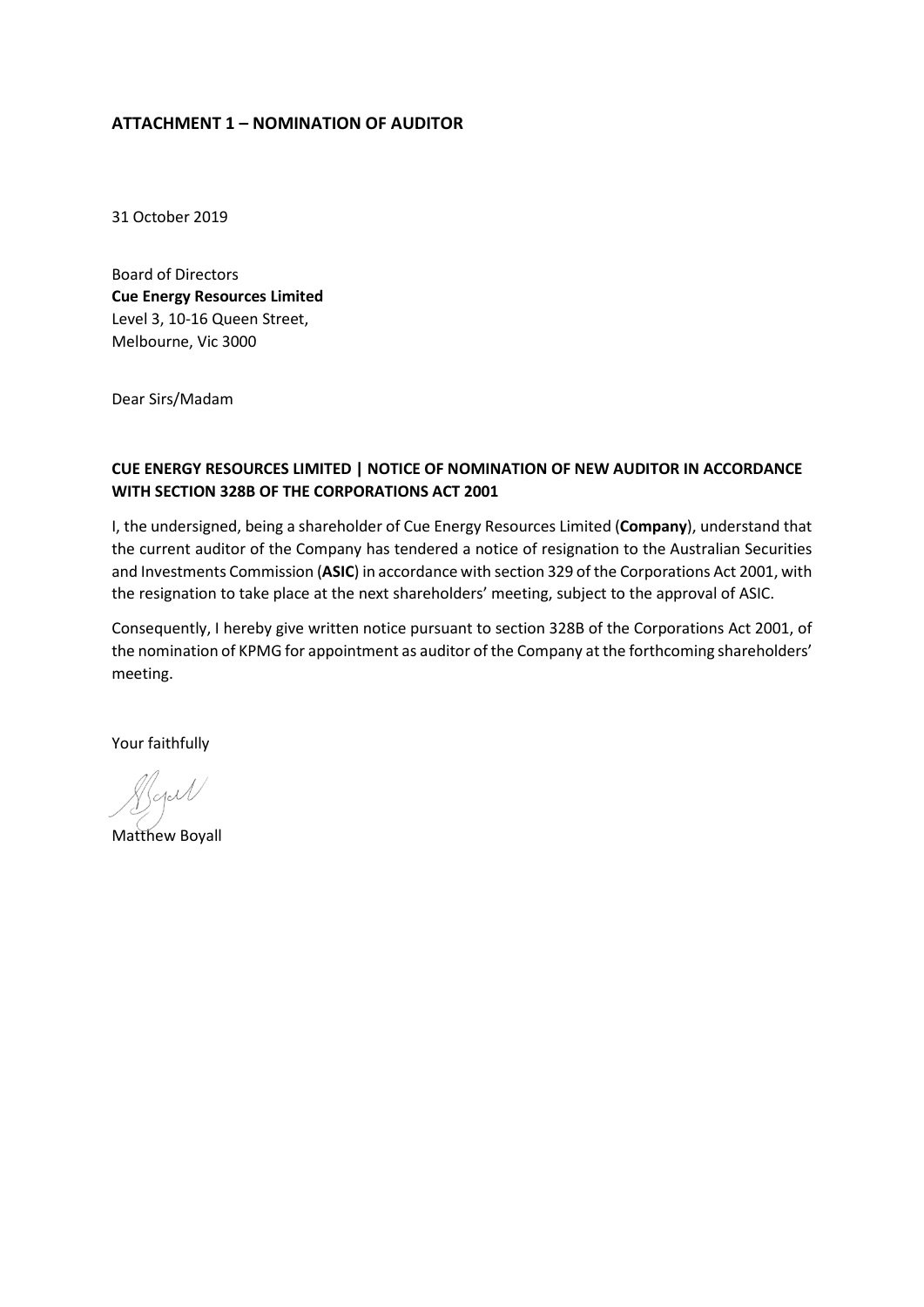

**Cue Energy Resources Limited** ABN 45 066 383 971

> **CUE** MR SAM SAMPLE FLAT 123 123 SAMPLE STREET THE SAMPLE HILL SAMPLE ESTATE SAMPLEVILLE VIC 3030





**Phone:** 1300 850 505 (within Australia) +61 3 9415 4000 (outside Australia)

**Online:** www.investorcentre.com/contact



#### **YOUR VOTE IS IMPORTANT**

For your proxy appointment to be effective it must be received by **11.00am (AEDT) Sunday, 8 December 2019.**

## **Proxy Form**

#### **How to Vote on Items of Business Lodge your Proxy Form:**

All your securities will be voted in accordance with your directions.

#### **APPOINTMENT OF PROXY**

**Voting 100% of your holding:** Direct your proxy how to vote by marking one of the boxes opposite each item of business. If you do not mark a box your proxy may vote or abstain as they choose (to the extent permitted by law). If you mark more than one box on an item your vote will be invalid on that item.

**Voting a portion of your holding:** Indicate a portion of your voting rights by inserting the percentage or number of securities you wish to vote in the For, Against or Abstain box or boxes. The sum of the votes cast must not exceed your voting entitlement or 100%.

**Appointing a second proxy:** You are entitled to appoint up to two proxies to attend the meeting and vote on a poll. If you appoint two proxies you must specify the percentage of votes or number of securities for each proxy, otherwise each proxy may exercise half of the votes. When appointing a second proxy write both names and the percentage of votes or number of securities for each in Step 1 overleaf.

**A proxy need not be a securityholder of the Company.**

#### **SIGNING INSTRUCTIONS FOR POSTAL FORMS**

**Individual:** Where the holding is in one name, the securityholder must sign.

**Joint Holding:** Where the holding is in more than one name, all of the securityholders should sign.

**Power of Attorney:** If you have not already lodged the Power of Attorney with the registry, please attach a certified photocopy of the Power of Attorney to this form when you return it.

**Companies:** Where the company has a Sole Director who is also the Sole Company Secretary, this form must be signed by that person. If the company (pursuant to section 204A of the Corporations Act 2001) does not have a Company Secretary, a Sole Director can also sign alone. Otherwise this form must be signed by a Director jointly with either another Director or a Company Secretary. Please sign in the appropriate place to indicate the office held. Delete titles as applicable.

#### **ATTENDING THE MEETING**

**If you are attending in person, please bring this form with you to assist registration.**

#### **Corporate Representative**

If a representative of a corporate securityholder or proxy is to attend the meeting you will need to provide the appropriate "Appointment of Corporate Representative" prior to admission. A form may be obtained from Computershare or online at www.investorcentre.com under the help tab, "Printable Forms".

**Online:**

Lodge your vote online at

www.investorvote.com.au using your secure access information or use your mobile device to scan the personalised QR code.

Your secure access information is



**SRN/HIN: I9999999999 Control Number: 999999 PIN: 99999**

**XX**

For Intermediary Online subscribers (custodians) go to www.intermediaryonline.com

**By Mail:**

Computershare Investor Services Pty Limited GPO Box 242 Melbourne VIC 3001 Australia

**By Fax:**

1800 783 447 within Australia or +61 3 9473 2555 outside Australia



**PLEASE NOTE:** For security reasons it is important that you keep your SRN/HIN confidential.